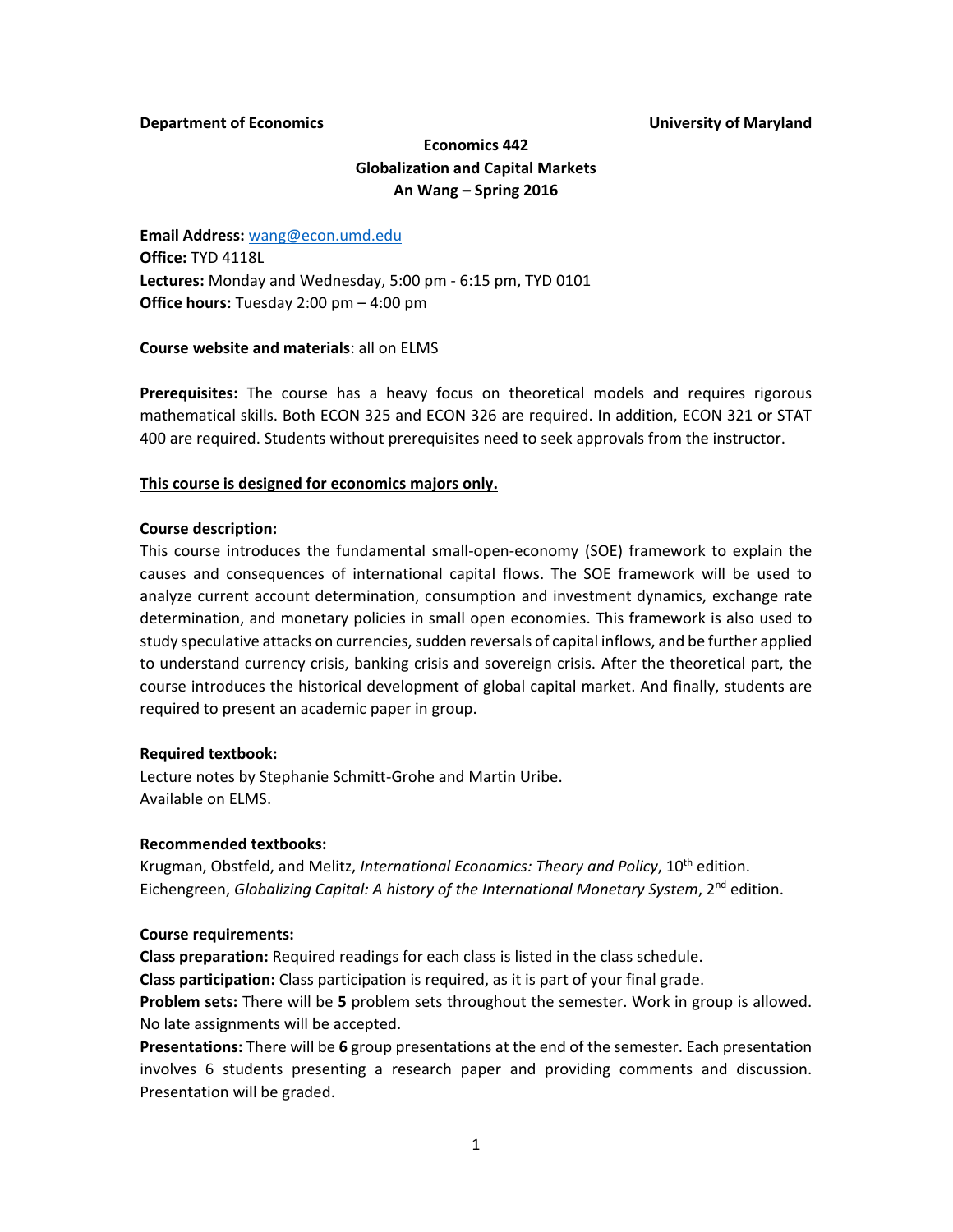**Mid-term:** The mid-term is tentatively scheduled on **Monday, March 7th** , during regular class time. **Final exam: Monday, May 16, 4:00-6:00pm**

# **Grading:**

Attendance (10%), problem sets (20%), presentation (10%), mid-term (30%), final exam (30%).

# **Course topics:**

# **1. Balance of payment**

- 1.1 Balance of payment accounting
- 1.2 The current account
- 1.3 The net international investment position

# **2. A theory of current account determination**

- 2.1 A two-period endowment economy
- 2.2 Temporary and permanent output shocks
- 2.3 Terms-of-trade shocks

# **3. A two-period production model**

- 3.1 A production economy
- 3.2 Current account adjustment and investment dynamics

## **4. Exchange rates**

- 4.1 Models with non-tradable goods
- 4.2 A small open economy with money
- 4.3 Exchange rate regimes
- 4.4. Speculative attack on currency

## **5. International capital flows**

- 5.1 Global capital market integration and capital mobility
- 5.2 Global imbalance

## **6. History of international financial structure**

- 6.1 Gold standard
- 6.2 Interwar period and the Bretton Woods system
- 6.3 After Bretton Woods

# **7. Financial crises**

- 7.1 Currency crisis
- 7.2 Banking crisis
- 7.3 Eurozone crisis